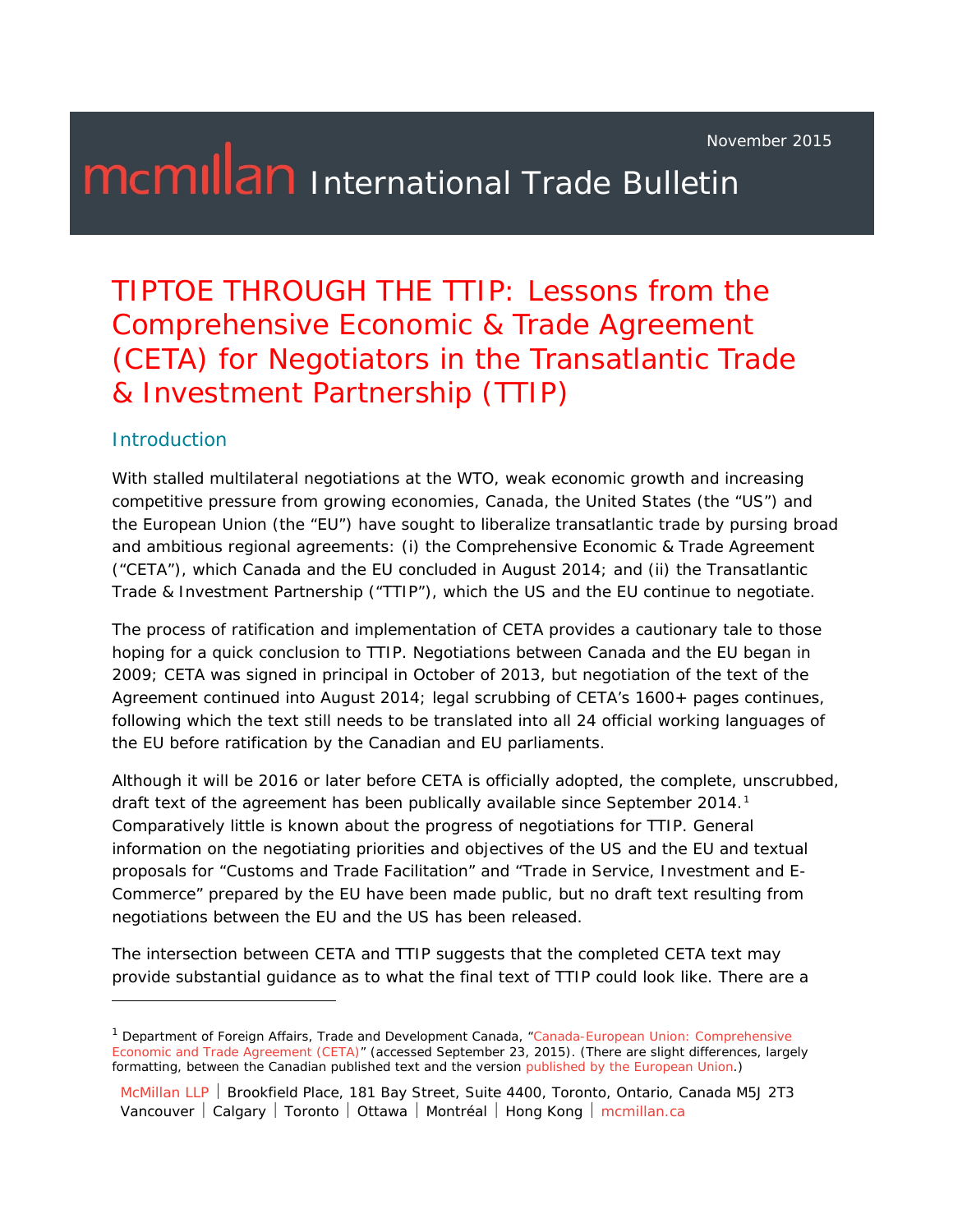number of negotiating similarities between the two agreements. All three parties are large, developed, economies—both Canada and the US are members of the G-7, as are the four largest EU economies; and the EU is a major trading partner for both Canada and the US. In addition, trade with the EU for both Canada and the US is somewhat liberalised already, such that both CETA and TTIP seek harmonization of regulations and standards, going beyond "traditional" negotiations to reduce tariffs and increase market access. Moreover, CETA has been recognized as a "template" for  $TIP.<sup>2</sup>$  $TIP.<sup>2</sup>$  $TIP.<sup>2</sup>$  At the same time, concerns about the inclusion of an investor state dispute settlement (ISDS) clause in TTIP and the EU proposal to create a TTIP Investment Court, while concurrently working with other countries to develop an International Investment Court, may result in a different approach to ISDS than in CETA.

In light of the linkages between the two agreements, this paper will examine TTIP through the lens of CETA, with a particular emphasis on differences and similarities as to how the two agreements might address issues such as technical barriers to trade, trade in services and rules of origin.

#### Scope of CETA vs. TTIP

Both CETA and TTIP were intended as comprehensive and wide-ranging agreements. There are a number of parallels between the two agreements despite the fact TTIP is expected to comprise 24 chapters covering market access, regulatory cooperation and rules, while CETA addresses similar issues in 42 chapters. Annex A provides a listing of CETA chapters and the proposed scope for TTIP negotiations.

#### *(1) Market Access*

i,

Under Market Access issues, U.S. and EU officials are negotiating chapters on trade in goods, customs duties, trade in services, public procurement and rules of origin. CETA contains similar chapters (see Appendix A) addressing these same topics. Given that *NAFTA* provided a framework for Canada-EU negotiations, it is likely that the framework for TTIP negotiations will be similar.

While no draft text of TTIP is available at this time, it can be assumed that the US will want to receive market access concessions similar to or better than those the EU made in CETA, and that the EU will expect the US to offer concessions of comparable value to those being given to the US.

<span id="page-1-0"></span><sup>&</sup>lt;sup>2</sup> Former EU trade chief Karel de Gucht has publicly described CETA as a template for TTIP: See Benjamin Fox, "What the leaked EU-Canada trade paper means for TTIP" *[euobserver](https://euobserver.com/)* (August 18, 2014); Finbarr Bermingham, "Canada and EU Finalise Free Trade Agreement Described as 'Template for TTIP'" *[International Business Times](http://www.ibtimes.co.uk/)* (August 6, 2014).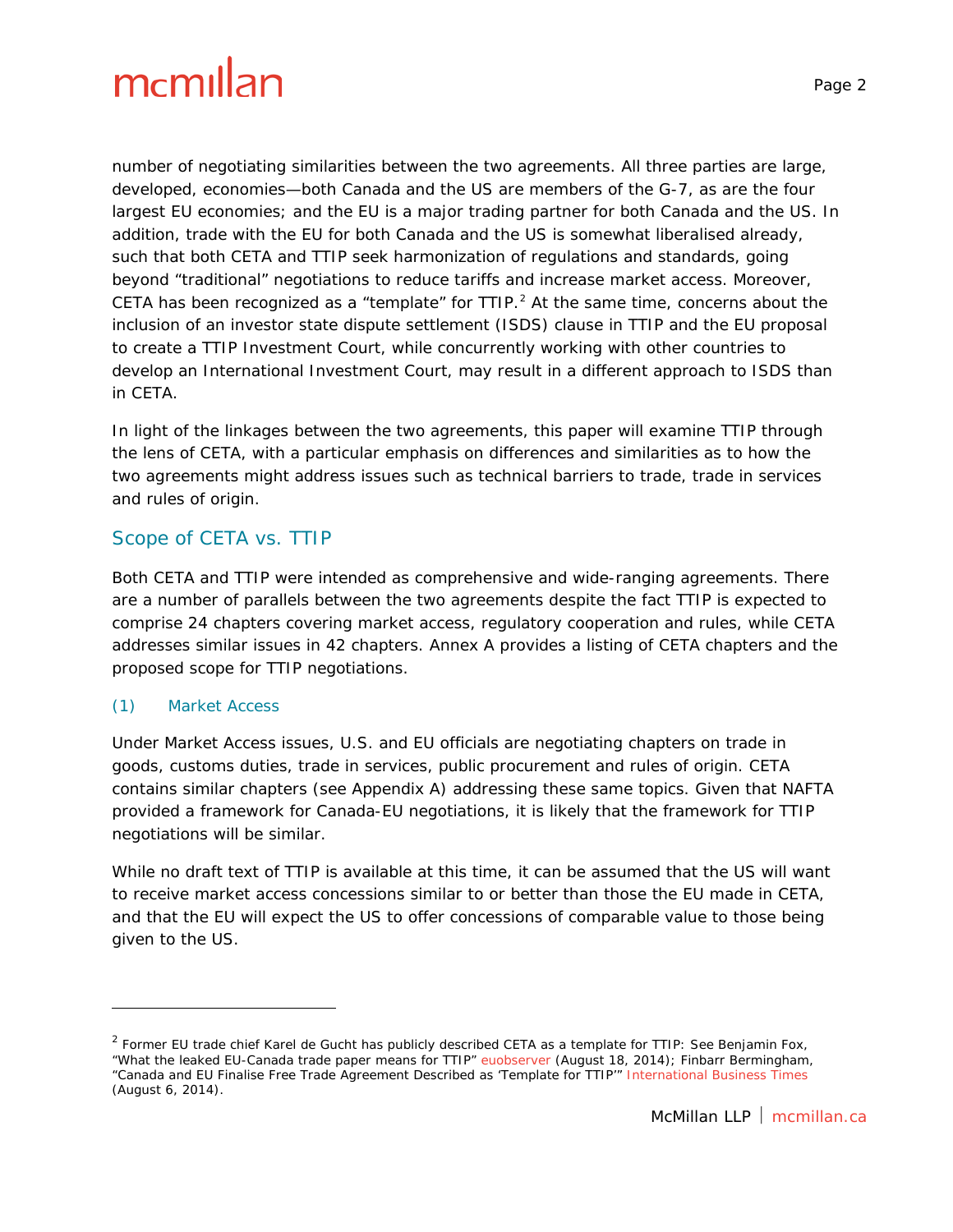Since trade between the EU and the US is more liberalised than many jurisdictions already, the parties recognize that opportunities for further liberalisation of trade through TTIP must go beyond tariff reduction and consider harmonising standards and reducing technical barriers to trade. Early progress in the CETA negotiations on these issues reflected the benefits seen from both sides in this regard. Products sold in Canada, the US and the EU often meet similar standards of safety and quality, but differ in technical details and regulatory approval procedures. Compatible rules would reduce red tape and costs, paving the way for increased trade. An important aspect of TTIP will be to seek ways to cooperate on establishing new rules and facilitate compliance with each other's standards. The list of CETA chapters and TTIP proposed headings (see Appendix A) suggest similar goals in TTIP.

#### *(3) Rules*

In addition to enhanced regulatory cooperation, both CETA and TTIP go beyond traditional trade agreements by creating "new rules to make it easier and fairer to export, import and invest. $^3$  $^3$ 

The similar scope of CETA and TTIP further confirms the two agreements will likely be closely related. Although certain TTIP chapters dealing with regulatory cooperation and rules appear to be without a CETA equivalent (e.g. chemicals; cosmetics; medical devices; pesticides; textiles, vehicles, and small and medium-sized enterprises), until the content of these chapters are made public, it is not clear that TTIP will go further than CETA by including industry-specific rules in the agreement. CETA does include provisions to allow amendment to accord with any EU-US agreement on rules of origin in automotive trade.

#### CETA Tips for TTIP

The draft text of CETA reveals the commitments Canada and the EU have made to trade liberalisation. Both parties made significant concessions to reach a deal, and the agreement establishes new high-water marks in a number of areas, including rules of origin and public procurement. The legal scrubbing process may result in minor changes to the text; however, the substance and spirit of the agreement is likely to remain as is. Below, we focus on key areas of the agreement that are likely to have the most significant impact once implemented, and that may be closely replicated in TTIP.

#### Tariff Reductions

i,

While CETA is a comprehensive agreement that addresses "non-traditional" issues in the regulatory and rules spheres, traditional market access negotiations regarding tariff

<span id="page-2-0"></span><sup>3</sup> European Commission, "*Now online – [EU negotiating texts in TTIP](http://trade.ec.europa.eu/doclib/press/index.cfm?id=1230)*" (February 10, 2015) [EC – February 10, 2015 News Release].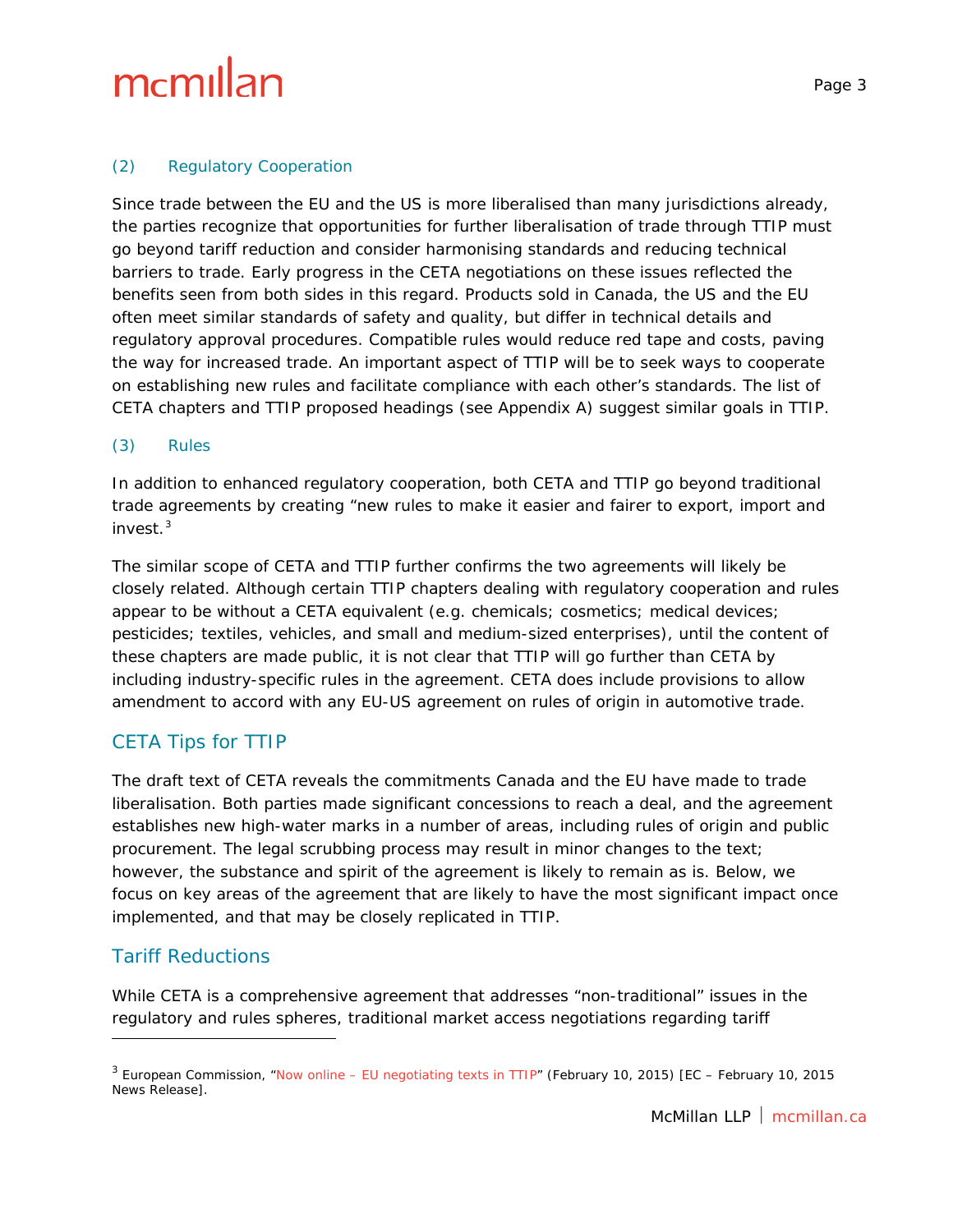reduction or elimination remains a core feature of CETA. Both Canada and the EU will remove duties on 98% of their non-agricultural tariff lines. Removal of most tariffs can be expected to be a similar result in TTIP.

#### Agricultural Products

Meaningful tariff concessions are also being made in the politically sensitive area of agriculture. Nearly 94% of EU and 92% of Canadian agricultural tariff lines will be eliminated immediately on entry into force. Tariffs on wine, spirits and fish will be removed entirely; however, Canada's controversial supply management system will remain largely intact. Canadian high tariff rates and import quotas will continue on most dairy products, as will Canadian and EU tariffs on poultry and eggs. EU quotas and higher duties for "over quota" imports of certain staples, such as beef, pork and sweet corn, are not affected by CETA.

Nevertheless, agricultural goods were a source of significant friction between Canada and the EU. It is likely that similar issues will arise in respect of the TTIP negotiations. In CETA, there was no general move to liberalization of agricultural trade. Both Canada and the EU have significant trade restrictive policies that favour domestic agricultural production. Issues arose where there were particular sensitivities, and *quid pro quos* were accordingly sought in politically-sensitive areas. Canada was seeking to improve access for beef and pork exports to the EU. Canada was prepared to offer hormone free beef, despite the fact that Canada and the United States had won a case against the EU for its restrictions on exports of these goods. The EU pushed back on access for cheese products. These are currently subject to duty rates in excess of 200% to protect Canadian dairy producers. Since 3/4 of Canadian industrial milk production is allocated to the province of Quebec, this became an issue of particular significance to Quebec dairy farmers. Eventually, a compromise was reached with mutual agreement to increase access; but this is far from allowing for free trade in these products.

It is likely that agriculture will be equally as sensitive in the TTIP negotiations, and both sides will be prepared to use access to specific agricultural markets as a wedge issue to obtain political concessions. The U.S. will be looking for a significant expansion of its beef exports, in particular. This is going to be vigorously opposed by French and Irish interests. US Country-of-Origin Labelling (COOL) may also raise rancour with EU beef exporters as negotiators try to hammer out a deal. While the WTO has clearly ruled on numerous occasions that mandatory COOL discriminates against non-US meat products and violates US trade obligations, US lawmakers are now proposing voluntary COOL, which may also run afoul of US WTO commitments. At the same time, the EU is likely to look for politicallysensitive agricultural areas in the United States to push back. Principal targets may include income support programs for American sugar growers and the American dairy industry. It would be in the interest of consumers to have trade restrictive agricultural measures removed entirely; however, based upon the experience in CETA, it is likely that the parties

McMillan LLP  $\vert$  mcmillan.ca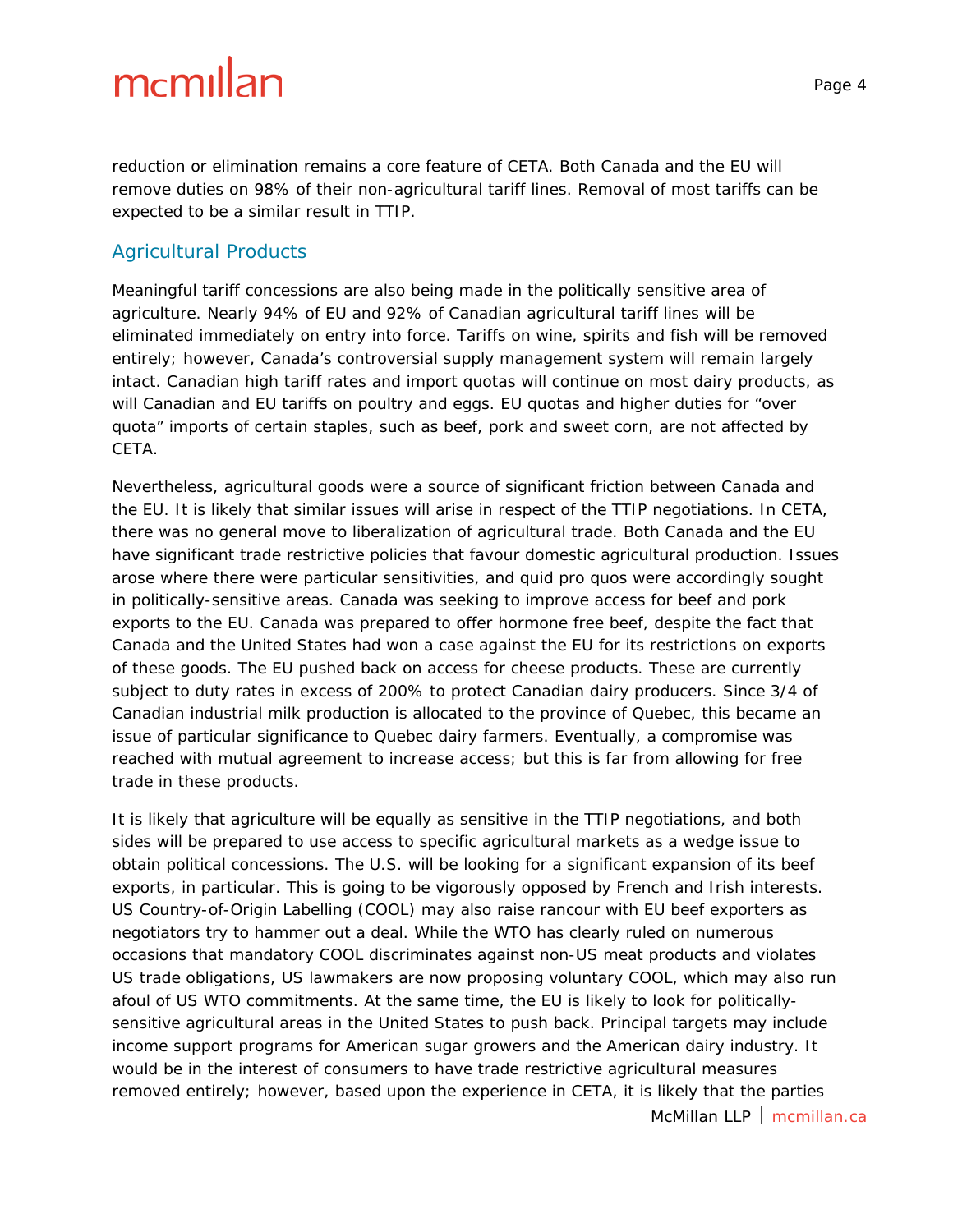will focus upon small concessions while leaving current agricultural protection programs in place, to the extent possible.

#### Rules of Origin

i,

Rules of origin are a key component of any trade agreement. They determine whether a product will be subject to beneficial tariff treatment when imported, and ensure that products will only benefit from a trade agreement when they are genuinely sourced from a party to the agreement. CETA contains a unique cumulation of origin framework, which will account for whether:

- (a) the EU and Canada both have free trade agreements with a third country; and whether
- (b) those third-country agreements also provide for cumulation of origin,

in valuing EU, Canadian and third-country components in goods for the purposes of determining whether a good should obtain preferential treatment.

*NAFTA* does not contemplate cumulation of origin across trade agreements and technically does not meet the second requirement of the CETA cumulation of origin framework. CETA nonetheless acknowledges the importance of *NAFTA*, and the significance of Canada-US supply chain integration. The classic example is the automotive industry where car parts may cross the Canada-US border up to six times before the final product is sold to a North American consumer.<sup>[4](#page-4-0)</sup> Canada obtained a waiver of EU rules of origin for up to one hundred thousand automobiles per year, even if EU rules of origin cannot be met in respect of those vehicles. In addition, Canada has unlimited access to the EU market for Canadian-built automobiles that can meet the EU content rules. CETA expressly recognizes the possibility of expanding allowable exports from Canada or the United States, provided that Canadian and American sources combined meet EU content rules. The same rules would apply to EU automobiles receiving value added in the United States. When the TTIP is concluded, Canada and the EU may both be able to benefit from cross-border supply chains with the US.

Adopting a cumulation of origin approach in CETA acknowledges that goods are increasingly the output of global supply chains. Given that one of the EU's stated goals for negotiation of TTIP rules of origin is "rules of origin that consider future trends in production and innovation", $5$  and given the requirement that the EU and the US have a free trade agreement in order for Canada-US goods to benefit from CETA rules of origin, a similar cumulation methodology may find its way into TTIP.

<span id="page-4-0"></span><sup>4</sup> Canadian Manufacturers & Exporters "*[Customs and Border](http://www.cme-mec.ca/english/advocacy/your-issues/us-business.html) Regulations*".

<span id="page-4-1"></span><sup>5</sup> European Commission, "*[Factsheet on Rules of origin \(ROOs\) in TTIP](http://trade.ec.europa.eu/doclib/docs/2015/january/tradoc_153001.4%20RoO%20REV%20150109.pdf)*".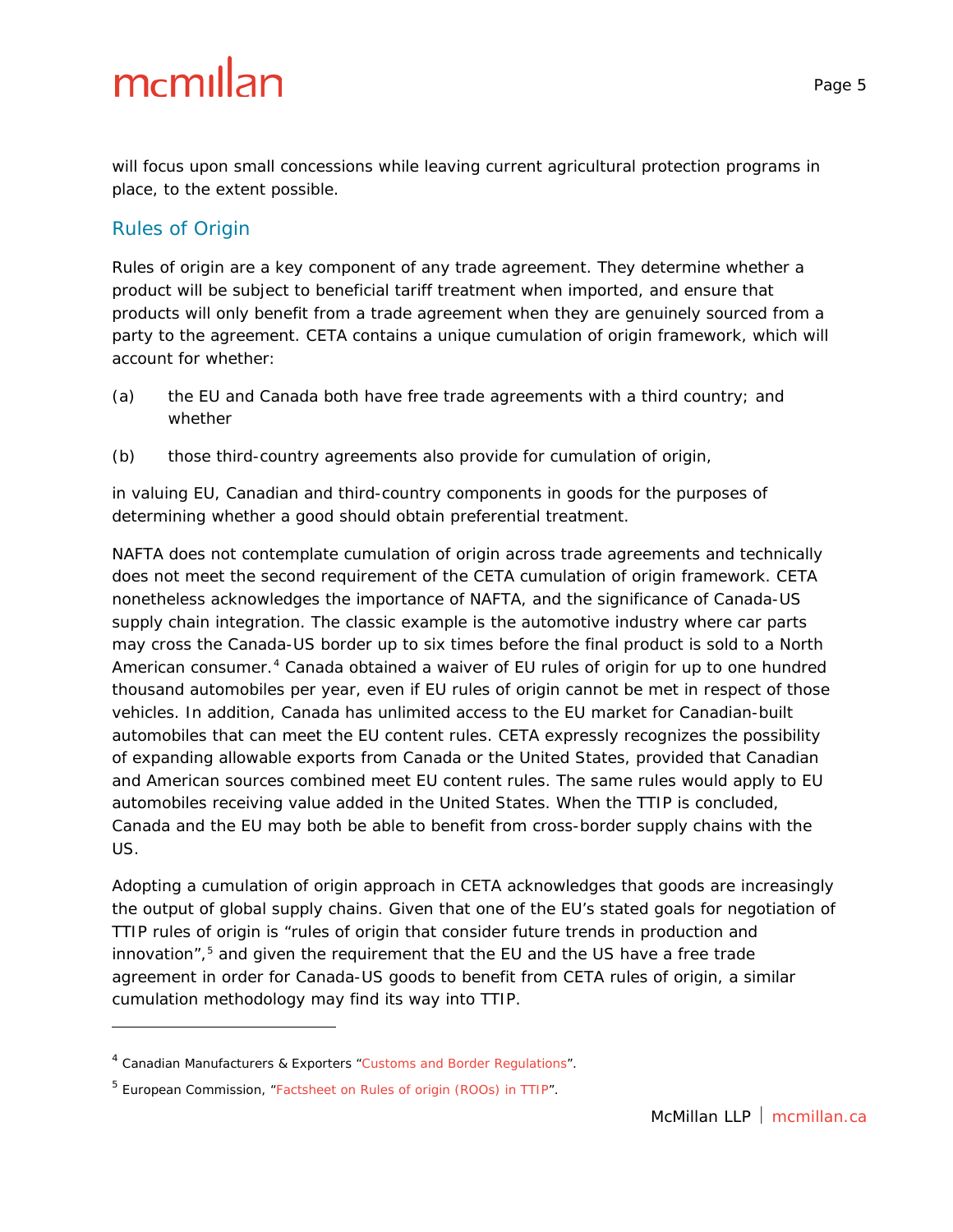American negotiators should be aware that European rules of origin may differ from those in the *NAFTA* context. In CETA, Canadian negotiators discovered that certain tariff concessions were negated where non-Canadian inputs were employed, even if those inputs represented only a small portion of the value of the goods. This affected certain food products and textiles made from imported thread. The issue in CETA was resolved by phasing in a derogation from normal EU rules of origin relating to Canadian products.

#### Public Procurement

-

Canada and the EU are both signatories to the WTO Agreement on Government Procurement ("AGP"). The AGP requires that eligible suppliers be allowed to compete freely for federal-level procurements above specified thresholds. CETA does not change these thresholds, but will extend procurement rules to the sub-federal level.

The WTO AGP also requires that parties make available a review process that provides a reasonably prompt and effective way for foreign suppliers to have bid decisions reviewed for compliance with the non-discrimination provisions. Before concluding CETA:

- Canada already had a mature procurement dispute resolution process for most federal level procurements, as required by the AGP, as well as *NAFTA* and other Canadian trade agreements. The Canadian International Trade Tribunal ("CITT") is the quasi-judicial body charged with hearing and deciding complaints for federal procurements in Canada. The complainant must either file a complaint within 10 days of learning the basis of the complaint, or it must object directly to the procuring entity and then file a detailed complaint within 10 days of the denial of the objection. The CITT then does a preliminary vetting of the complaint to determine whether it warrants further investigation. If so, the government is required to respond on behalf of its procuring agency and the complainant is permitted to file a reply. Intervention by interested parties (such as the successful bidder whose contract is being challenged) may also be allowed. The CITT will generally issue a decision within 90 days. If the complaint is valid, the CITT may recommend<sup>[6](#page-5-0)</sup> a wide variety of remedies such as re-evaluation of a bid, directing the award of a contract, or the payment of compensation to the complainant. There is currently no comparable regime for provincial or municipal procurement, but this is expected to change as a result of the CETA.
- The European Commission had issued directives which set minimum levels of protection to which EU member states must adhere in government procurement. The directives share some of the features of the Canadian procurement review regime, including short time frames for complaints and responses, and a flexible range of available remedies.

<span id="page-5-0"></span><sup>&</sup>lt;sup>6</sup> While the CITT "recommends" rather than "orders", the Federal Government is required to "implement the recommendations to the greatest extent possible": *Canadian International Trade Tribunal Act*, RSC 1985, c 47 (4th Supp) [CITT Act], s. 30.18(1).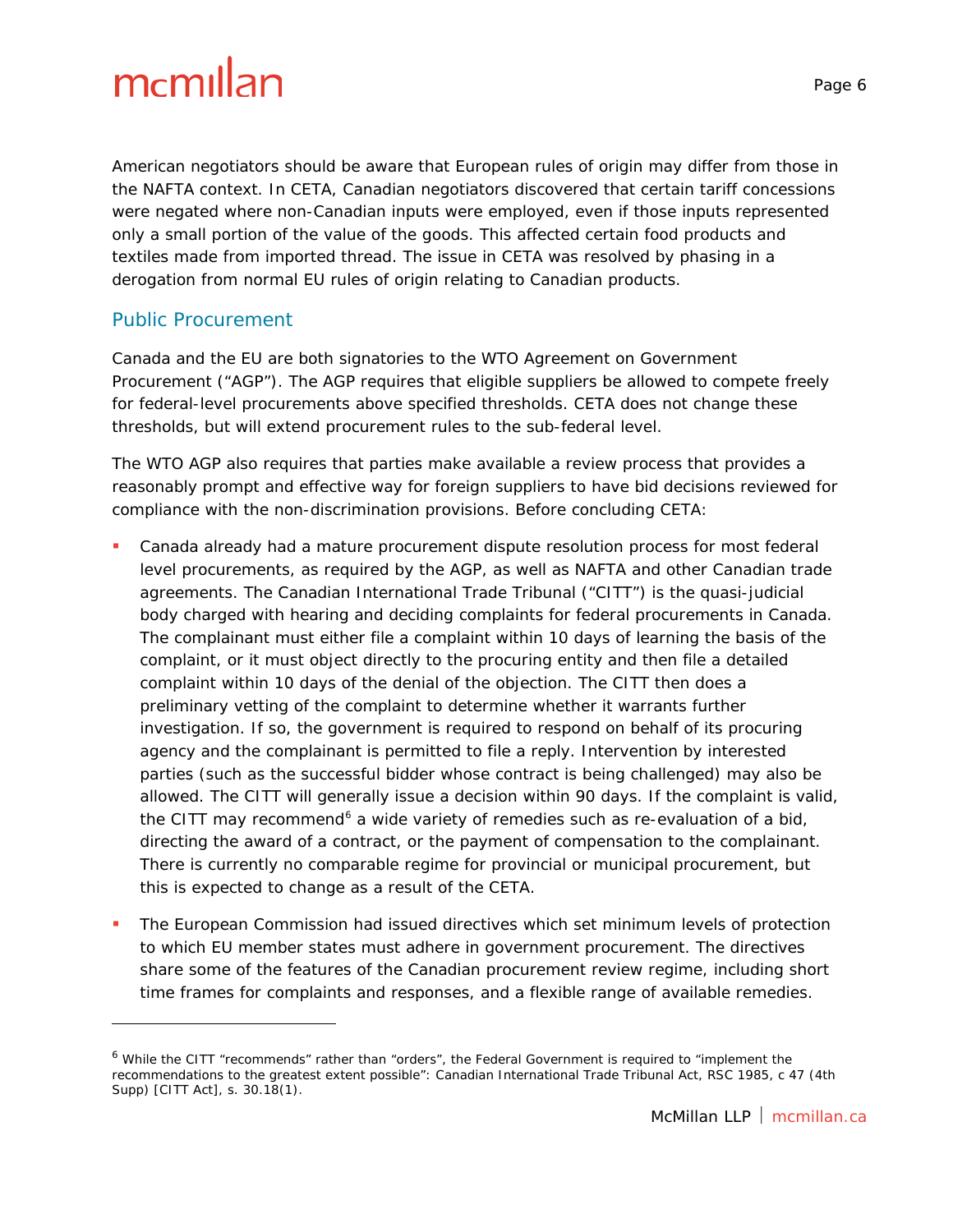i,

Beyond these basic requirements, member states can and do employ differing national procurement review mechanisms. A few member states have created specialised bodies responsible for the enforcement of procurement rules, but many member states rely on their courts to deal with procurement challenges.<sup>[7](#page-6-0)</sup>

The public procurement provisions in CETA will extend the rights of Canadian and EU suppliers substantially by requiring sub-federal government entities to comply with the nondiscrimination rules and bid review processes. Such entities will include state, regional / provincial and local / municipal governments, as well as public-controlled institutions in the health sector. The minimum thresholds for procurement of goods and services by subfederal governments to become subject to the CETA standards are, in most cases, 50% higher than the existing thresholds under the AGP, and under *NAFTA* for federal level procurements.

Despite the higher thresholds, a large volume of sub-federal procurements will be subject to review. The EU's aggregate public procurement market is estimated to be the largest in the world.<sup>[8](#page-6-1)</sup> Recent estimates put the total value at  $C$3.3 trillion.<sup>9</sup>$  $C$3.3 trillion.<sup>9</sup>$  $C$3.3 trillion.<sup>9</sup>$  The Canadian government procurement market is smaller, but is still significant. In fiscal year 2013-14, the Government of Canada's primary procurement department issued C\$151billion worth of contracts.<sup>[10](#page-6-3)</sup> Spending on sub-federal procurements significantly exceeds federal spending, with provincial and territorial governments collectively spending more than double the amount spent by the Federal Government. This comparison excludes the many Canadian sub-federal procuring entities such as municipalities, municipal organizations, school boards and publicly-funded academic, health and social service entities, which also make substantial purchases, and which will also be subject to CETA.

Companies that supply products to the broad range of government-related entities covered by the CETA procurement disciplines should find that Canada and the EU will become much more attractive markets for exports and/or investments. Familiarity with local bidding and procurement rules and practices, as well as the CETA standards and the highly timesensitive domestic bid review processes will be important at all stages of government procurement processes, as well as in commercial dealings and contracts with distributors, agents or other intermediaries who are assisting with such bids.

<span id="page-6-0"></span><sup>7</sup> Sue Arrowsmith, ed., *[EU Public Procurement Law: An Introduction](https://www.nottingham.ac.uk/pprg/documentsarchive/asialinkmaterials/eupublicprocurementlawintroduction.pdf)* (accessed May 29, 2015), at p. 294.

<span id="page-6-1"></span><sup>8</sup> The European Commission and the Government of Canada, "*[Assessing the Costs and Benefits of a Closer EU –](http://trade.ec.europa.eu/doclib/docs/2008/october/tradoc_141032.pdf) [Canada Economic Partnership](http://trade.ec.europa.eu/doclib/docs/2008/october/tradoc_141032.pdf)*" (2008), ["Joint Study"], at p. 74.

<span id="page-6-2"></span><sup>9</sup> Department of Foreign Affairs, Trade and Development Canada, "*[Opening New Government Procurement Markets](http://www.international.gc.ca/trade-agreements-accords-commerciaux/agr-acc/ceta-aecg/benefits-avantages/procurement-approvisionnement.aspx?lang=eng)  [in Europe to World-Class Canadian Companies](http://www.international.gc.ca/trade-agreements-accords-commerciaux/agr-acc/ceta-aecg/benefits-avantages/procurement-approvisionnement.aspx?lang=eng)*".

<span id="page-6-3"></span><sup>10</sup> Canadian International Trade Tribunal, "*[Annual Report for the Fiscal Year Ending March 31, 2014](http://www.citt.gc.ca/sites/default/files/ar2o_e_0.pdf)*", at p. 29.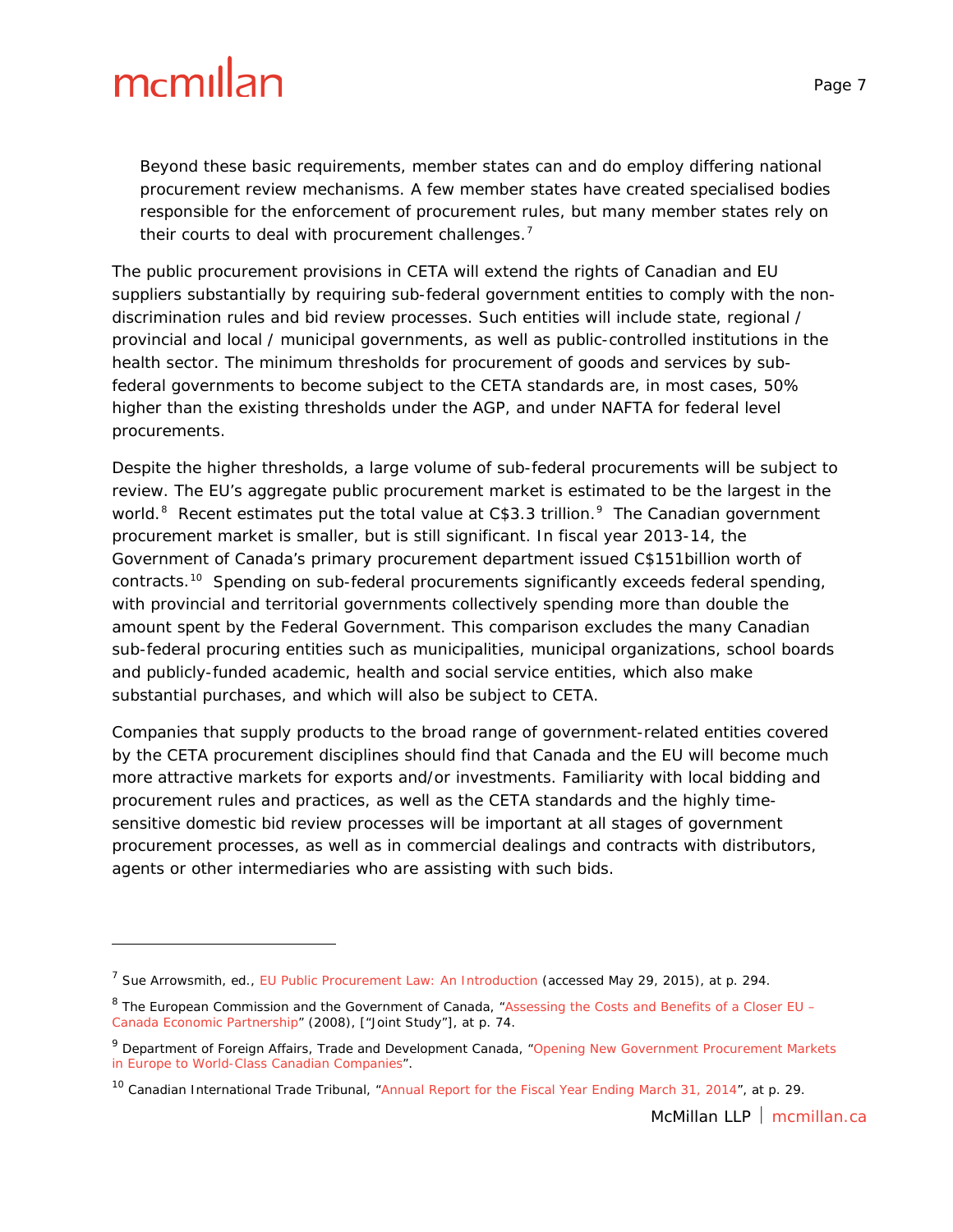Despite the willingness of the EU to enter into such an arrangement, it is likely that U.S. constitutional issues will prevent this level of procurement access in the TTIP. For CETA, Canada had invited all of the provincial jurisdictions to the bargaining table, and the provinces have jurisdictional control over municipalities in Canada. In the United States, there has been no talk of incorporating individual states into the negotiating process. It is interesting that under the *Canada U.S. Free Trade Agreement* ("*CUFTA*") and under *NAFTA*, provision was made to allow the Agreement to be extended to sub-federal jurisdictions. No progress has been made in extending either *CUFTA* or *NAFTA* procurement access below the federal level.

#### Intellectual Property Rights

CETA increases protection for certain intellectual property rights. The most notable changes include:

- Patents *—* CETA extends the possible term of patent protection to partially account for the lag between patent filing and first market authorization for pharmaceuticals by between two and five years. The extended term for patent protection may encourage R&D investments, although it may be somewhat of a setback for generic manufacturers whose business model is based on releasing competing products as soon as patent protection has expired.
- Geographical Indications Canada has agreed to recognize and protect approximately 130 geographical indications for European agricultural products, such as "asiago", "gorgonzola" and "Huile d'olive de Haute-Provence". Currently, geographical indications protected under Canadian law are limited to wine or spirits.<sup>[11](#page-7-0)</sup>
- Industrial Designs Canada is not yet a party to the *Hague Agreement on Industrial Designs*, but has agreed to "make all reasonable efforts to accede" to the Geneva Act of that agreement.

These provisions are largely concessions by Canada to increase intellectual property protections in favour of EU rights holders. This should increase Canada's attractiveness as an investment destination in such areas. In addition, it would be reasonable to expect that the exports of products with the protected geographical indications will be enhanced.

American pharmaceutical protection is similar to that in the EU and this is expected to be less of an issue in TTIP than in the CETA negotiations. The more significant battle will likely arise on geographical indications. In the context of wine and spirits, Canada agreed, some years ago, to respect European geographical indications. On the other hand, there are still products in the United States being marketed as, for example, New York Champagne. There

i,

<span id="page-7-0"></span><sup>11</sup> *Trade-marks Act*, RSC 1985, c T-13, s. 2.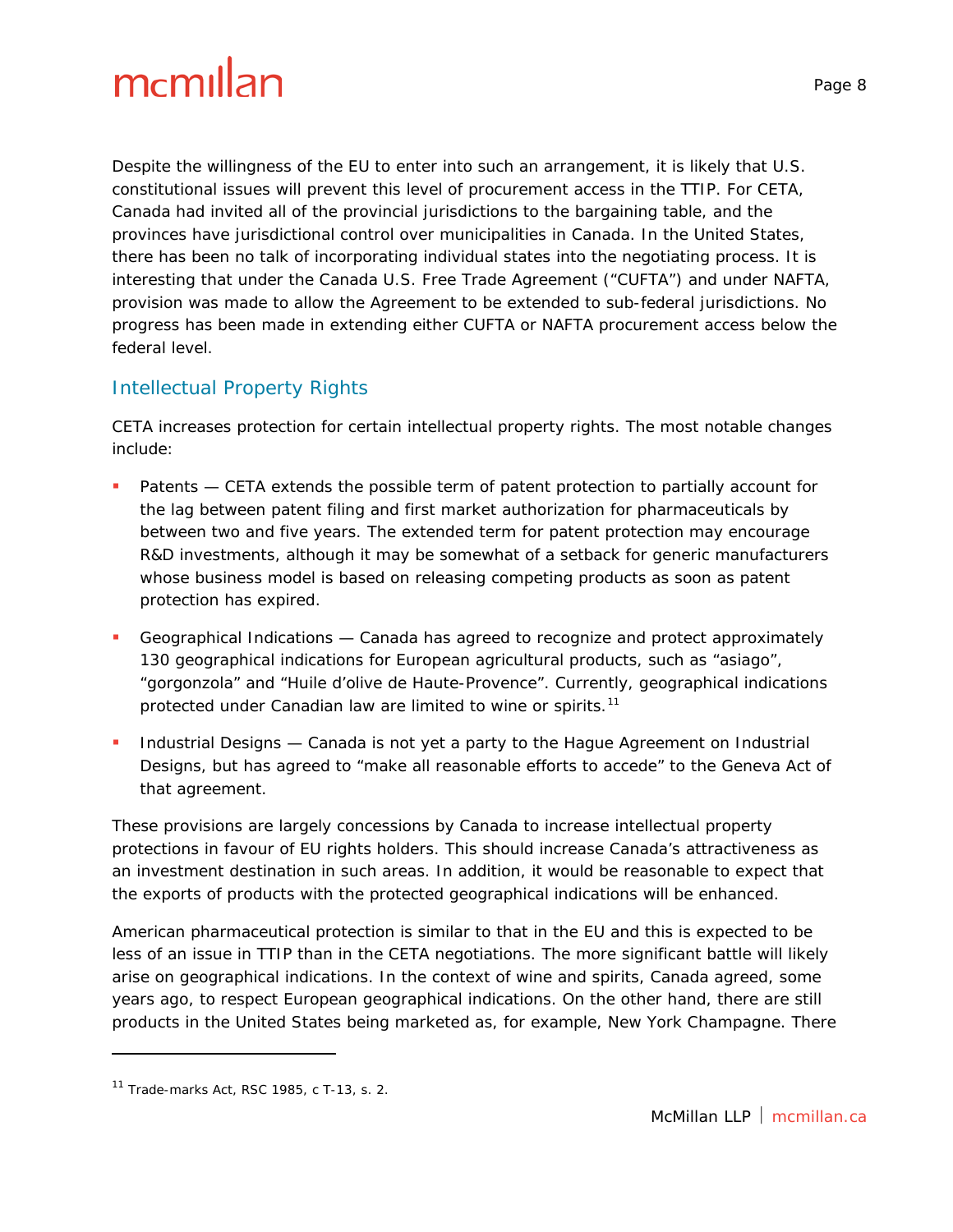are likely to be some significant battles as well relating to cheese and meat products. In CETA, this was resolved by means of grandfathering certain owners of existing copyrights in Canada on geographical indications, but requiring any new market entrants to respect EU geographical indications. The EU will likely be seeking similar concessions in TTIP.

#### Trade in Services

CETA liberalizes trade in services both generally and in various specific sectors. The core approach was to establish national treatment obligations which guard against discrimination relative to domestic suppliers, as well as most-favoured nation ("MFN") obligations which ensure that suppliers from a CETA jurisdiction will be treated as favourably as suppliers from any other jurisdiction. Given the federal/provincial division of powers under Canada's constitution, the provinces have important areas of regulatory authority. CETA provides significant transparency with regard to market access for services under provincial jurisdiction (subject to certain reservations).

There are detailed chapters dealing with three major sectors:

- Financial Services the parties have guaranteed that most of their existing regulation will not become more restrictive for service providers of the other party. This chapter specifically incorporates certain provisions from other chapters and applies them to financial services, such as the national and MFN treatment obligations from both the investment and trade in services chapters.
- **International Maritime Transport The maritime transport chapter protects the abilities** of carriers of the parties to contract with other service providers (including from third countries), such as when arranging for door-to-door transport or in relation to cargosharing arrangements. Canada has also provided greater market access, including for dredging, which was formerly limited to Canadian operators.
- Telecommunications —CETA includes significant commitments regarding openness and access to public telecommunications networks.

Labour mobility is especially critical for the delivery of various types of services. The mobility-related provisions in CETA include the following:

- A permissible length of stay is established for various types of key personnel and business visitors. This period ranges from 90 days to 3 years depending on the situation, and discretionary extensions are also possible.
- **The parties will not impose limits on the number of key personnel and business visitors.**
- The temporary entry benefits extend not just to contractual service suppliers, but also to a broad range of independent "professionals" (which includes most natural persons who are "self-employed").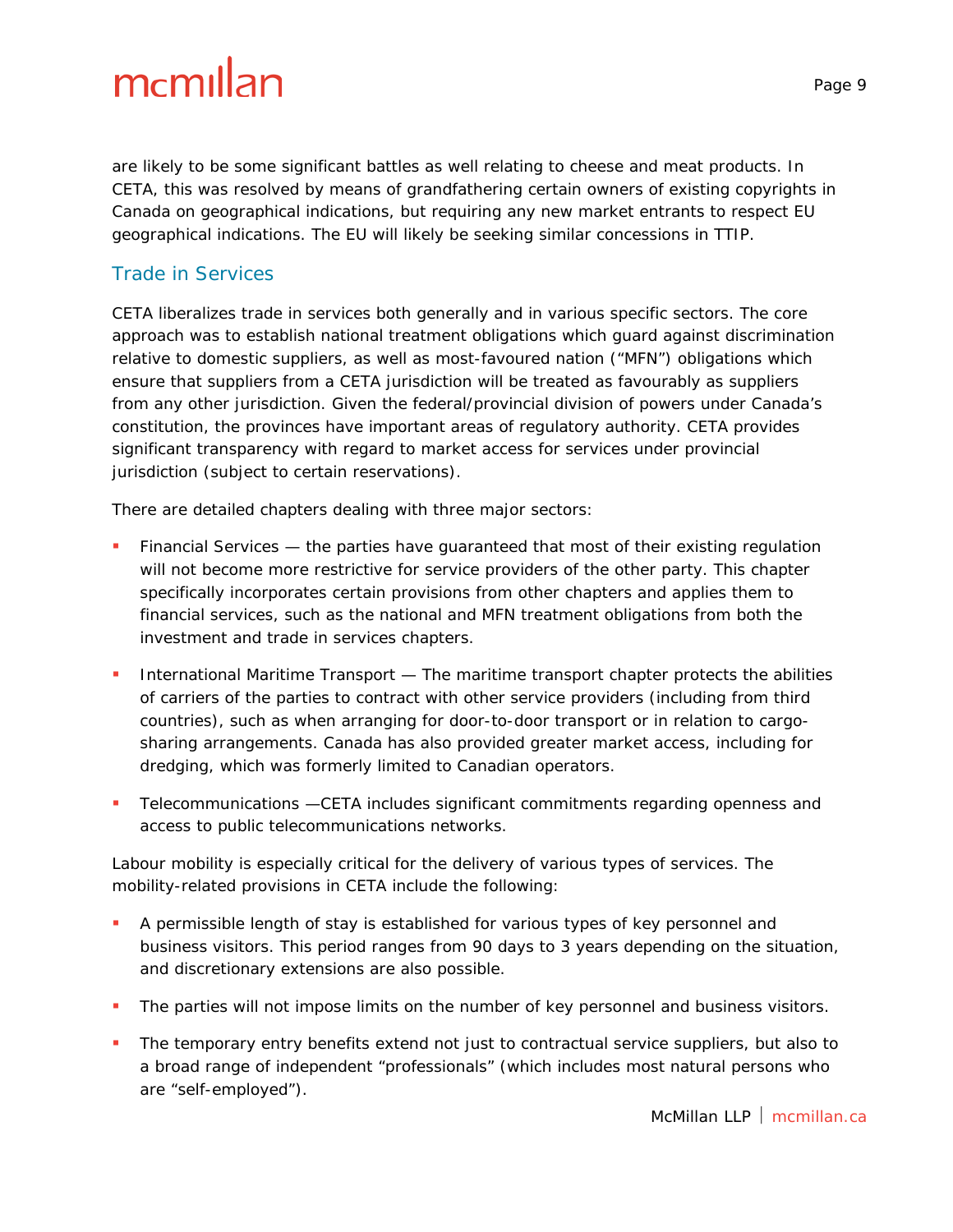The CETA also contains a framework for mutual recognition of licensing and qualifications that could be particularly beneficial for professionals. This is a first for Canada. While CETA does not itself provide for the mutual recognition of professional qualifications, it sets out a process whereby the parties can conclude individual mutual recognition agreements ("MRA") related to professional qualifications. One of the sources for MRA proposals is expected to be joint recommendations advanced by sector-specific regulatory bodies in Canada and the EU. CETA sets out guidelines as to what is to be contained in such a joint recommendation and a four-step decision-making process for the recognition of qualifications. It will be important for firms to engage with their domestic regulatory and self-regulatory bodies if they want to encourage the reduction of such barriers (or if they have concerns about the MRA process).

*NAFTA* does recognize an ability of certain service providers to work in other *NAFTA* countries, but this is far short of the harmonization of professional requirements contemplated by CETA. Current US restrictions are likely to set up a long and hard fought battle on this issue in TTIP.

One can expect that the U.S. will require that its domestic rules in respect of financial services be the minimum requirement for EU businesses operating in the United States. In addition, the *Jones Act* and its restriction on maritime transport between American ports are likely to constitute a major sticking point in TTIP negotiations.

#### Development of Common Standards

CETA generally does not require regulatory convergence, but it includes certain provisions which encourage and facilitate this objective. This theme underlies the following chapters:

- Chapter 6 (Technical Barriers to Trade)  $-$  the bulk of this chapter aims to increase regulatory cooperation, including a specific annex addressing automotive regulation, as well as increasing transparency in the regulation-making process.
- Chapter 7 (Sanitary and Phytosanitary Measures) ― this chapter aids the adoption of common standards by expressly providing for reciprocal recognition of equivalent SPS practices and by requiring the transparent provision of certain information about SPS requirements for importation. One can expect a substantial fight between the EU and the US on genetically modified organisms ("GMO") in agricultural and other consumer goods.
- Chapter 8 (Customs and Trade Facilitation)  $-$  this chapter addresses many of the same topics as the recent WTO *Agreement on Trade Facilitation* ("TFA") including procedures for the efficient release of goods, Advance Rulings, and reviews of decisions of customs officials. In general, the CETA obligations are less detailed than the TFA provisions, but they were agreed at a time when the prospects for the TFA were uncertain and provide a useful fallback if the TFA is not implemented fully on a timely basis.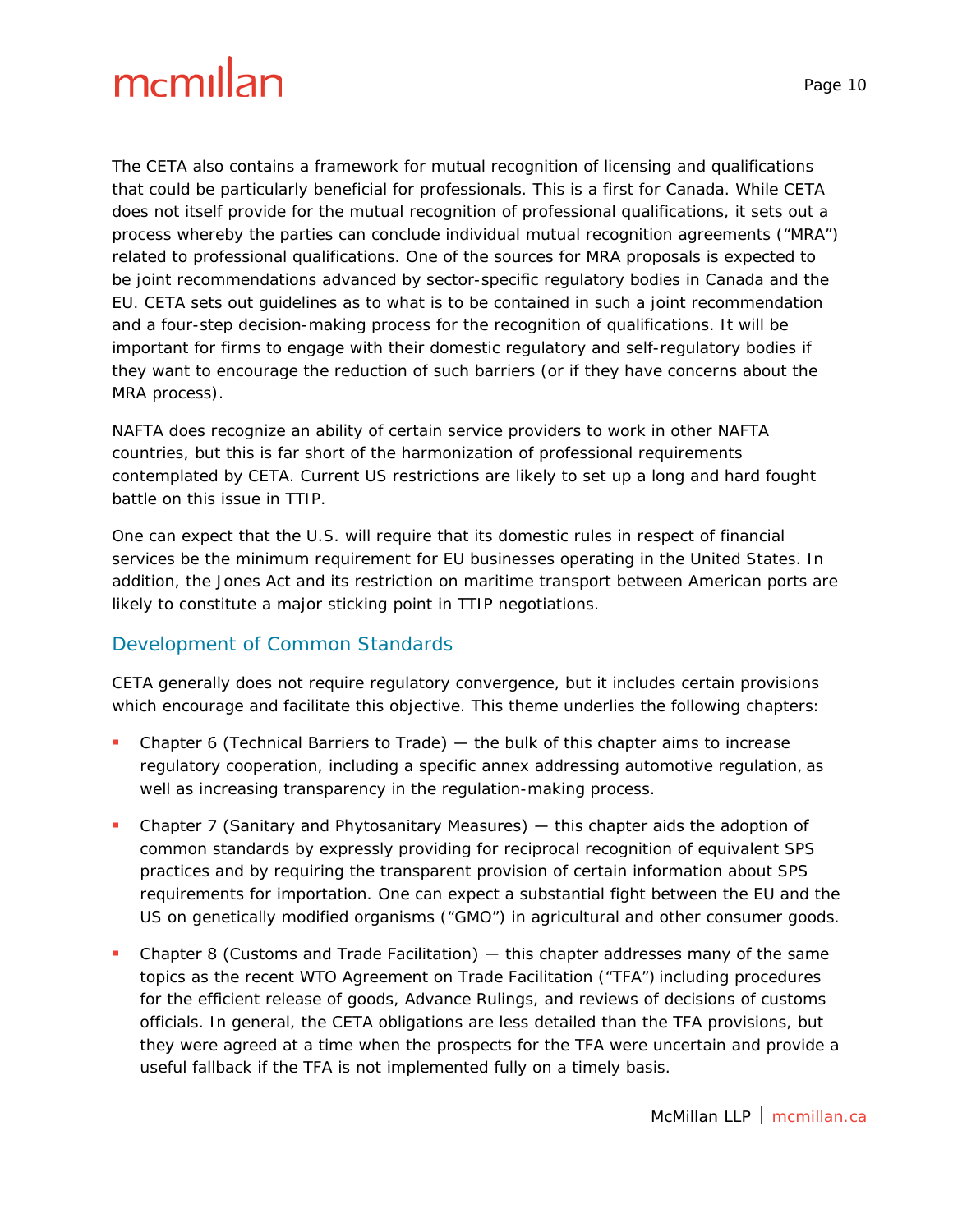The regulatory convergence theme is also expressly dealt with in CETA Chapter 26 ("Regulatory Cooperation"). This chapter sets out the general objectives of regulatory cooperation, lays out expectations for activities the parties will undertake to foster regulatory co-operation, and establishes a "Regulatory Cooperation Forum" which is charged with facilitating regulatory cooperation across the spectrum of the parties' regulatory activities. For private sector participants, the key action items will be monitoring sector developments and considering whether to either support or put forward concerns about possible convergence initiatives.

The draft framework published by the EU on TTIP negotiations does seem to recognize that harmonization of standards generally is a key target of proposed negotiations. Their goal will likely be to expand mutual rights beyond the scope of the TFA.

#### **Conclusions**

There are a number of important lessons to be drawn for TTIP negotiators from CETA. With three very open and advanced market economies, there are a number of avenues for trade liberalization that are common to all three jurisdictions. The experience of Canada and the U.S. under *NAFTA* will make much of the ground in TTIP already familiar to American and EU negotiators. Nevertheless, there are certainly sectoral interests in both economies that will differ substantially from the CETA experience. The conclusion of TTIP will almost certainly lead to significant liberalization of international trade and serve as the foundation for the extension of multi-lateral trade agreements. That being said, it took many years of hard negotiating to bring CETA to fruition. TTIP will likely not be consummated in a much shorter timeframe.

#### by Geoffrey Kubrick and Timothy Cullen

For more information on this topic, please contact:

| Ottawa | <b>Geoffrey Kubrick</b> | 613.691.6129 | geoffrey.kubrick@mcmillan.ca |
|--------|-------------------------|--------------|------------------------------|
| Ottawa | <b>Timothy Cullen</b>   | 613.691.6112 | timothy.cullen@mcmillan.ca   |

#### a cautionary note

The foregoing provides only an overview and does not constitute legal advice. Readers are cautioned against making any decisions based on this material alone. Rather, specific legal advice should be obtained.

© McMillan LLP 2015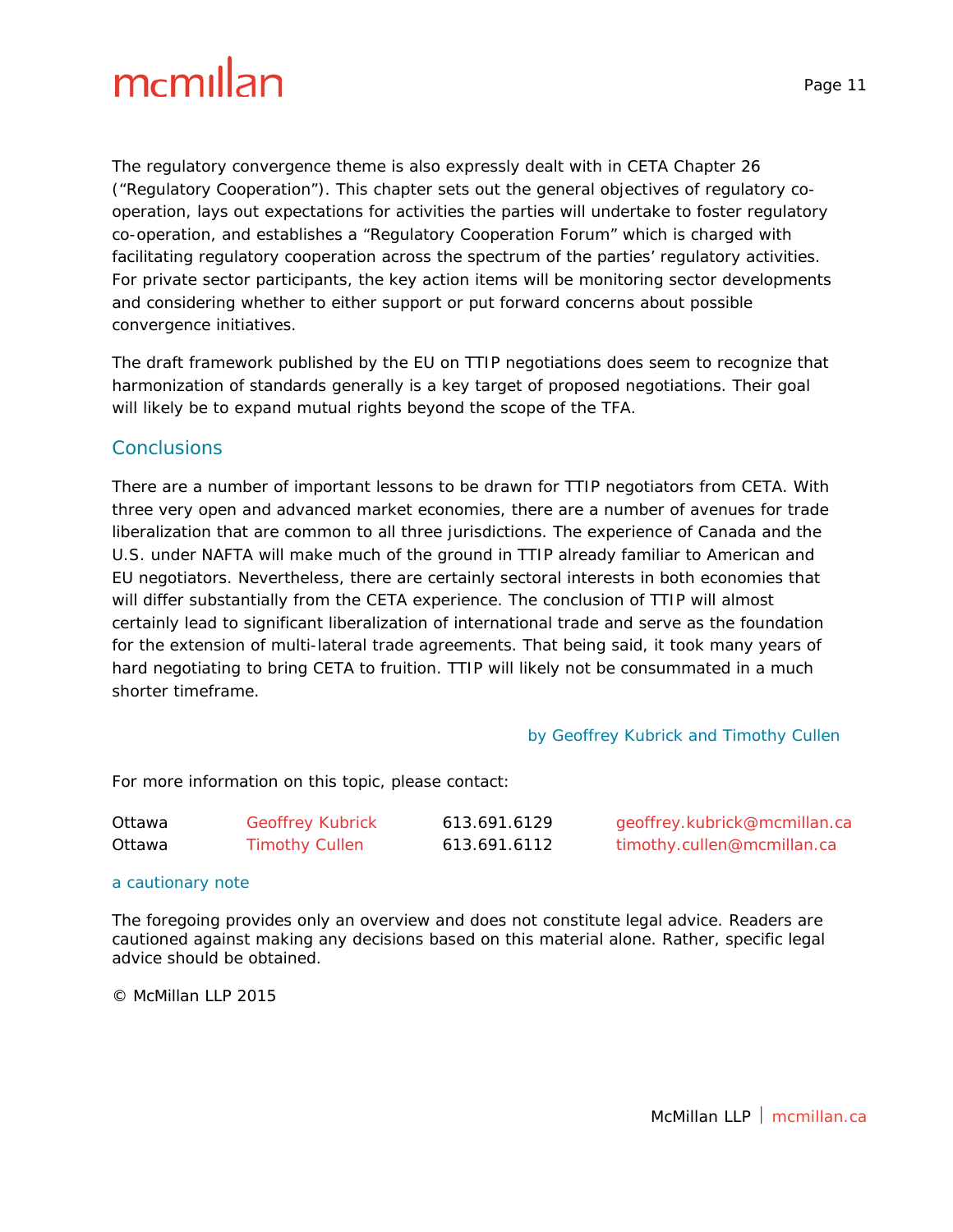#### APPENDIX A

#### CETA Chapters

1. Preamble 2. Initial Provisions and General Definitions Annex: Amendments to Wines and Spirits Agreements 3. National Treatment and Market Access for Goods Annex: Canada Tariff Schedule Annex: EU Tariff Schedule 4. Rules of Origin and Origin Procedures Protocol Section A: General Provisions Section B: Rules of Origin Section C: Origin Procedures Annex 1: Product Specific Rules of Origin Appendix 1: Origin Quotas and Alternatives to the Product-Specific Rules of Origin Annex 2: Tolerance for Textile and Apparel Products Annex 3: Text of the Origin Declaration Annex 4: Supplier's Statement for Non-Originating Materials Used in the Production of Non-Originating Products Annex 5: Matters Applicable to Ceuta and Mellila 5. Trade Remedies 6. Technical Barriers to Trade (TBT) Annex: Cooperation in the Field of Motor Vehicle Regulation 7. Sanitary and Phytosanitary Measures (SPS) Annex I: Competent Authorities Annex II: Regional Conditions Annex III: Process of Recognition of Regional Conditions Annex IV: Guidelines for the Determination, Recognition and Maintenance of **Equivalence** Annex V: Recognition of Measures Annex VI: Approval of Establishments or Facilities Annex VII: Procedure Related to Specific Import Requirements for Plant Health Annex VIII: Principles and Guidelines for Conducting an Audit or Verification Annex IX: Export Certification Annex X: Import Checks and Fees 8. Customs and Trade Facilitation 9. Subsidies 10. Investment Annex: Exclusions from Dispute Settlement (per the ICA exclusion) Annex: Indirect Expropriation Declaration on IPR and Expropriation Declaration Denial of Benefits and National Security Exception 11. Cross-Border Trade in Services Understanding on National Treatment (Internal Trade Agreements) Understanding on New Services 12. Temporary Entry Appendix A: EU Member States' list of contact points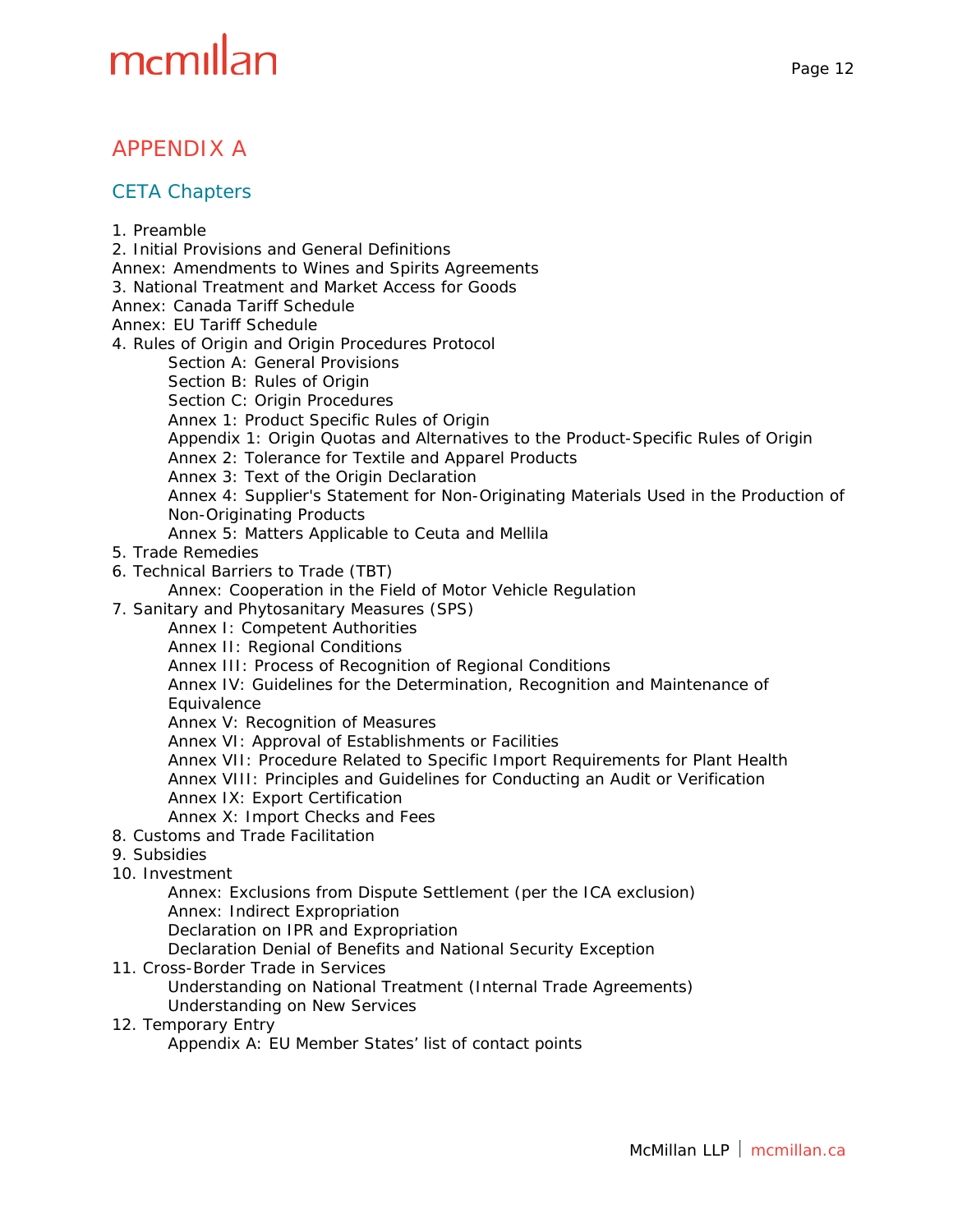Appendix B: Member State-specific reservations and exceptions for key personnel and short-term business visitors

Appendix C: Equivalent Qualifications for Engineering Technologies and Scientific **Technologists** 

Appendix D: Short term business visitors' activities

Annex: Sectoral Commitments on Contractual Services Suppliers and Independent Professionals

Understanding On Spouses

13. Mutual Recognition of Professional Qualifications

Annex: Guidelines for Agreements on the Mutual Recognition of Professional Qualifications

- 14. Domestic Regulation
- 15. Financial Services
	- Annex X: Cross-Border Trade in Financial Services

Annex X: Guidance on Prudential Carve-Out

- Annex X: Understanding on Dialogue in the Financial Services Sector
- 16. International Maritime Transport Services
- 17. Telecommunications
- 18. Electronic Commerce
- 19. Competition Policy
- 20. State Enterprises, Monopolies and Enterprises Granted Special Rights (MSE)
- 21. Government Procurement

Appendix: Canada Market Access Offer

Appendix: EU Market Access Offer

22. Intellectual Property

Annex I: Geographical Indications identifying a product originating in the EU (Part A) or in Canada (Part B)

Annex II: Terms referred to in Articles X.6.11 and X.6.12

Annex III: Product Classes

- 23. Trade and Sustainable Development
- 24. Trade and Labour
- 25. Trade and Environment
- 26. Regulatory Cooperation
- 27. Protocol on the Mutual Acceptance of the Results of Conformity Assessment Annex I: Product Coverage

Annex II: Priority categories of goods for consideration for inclusion in Annex I pursuant to Article 1(2)

Annex III: Information to be Included as part of a Designation

- 28. Protocol on the Good Manufacturing Practices for Pharmaceutical Products
- 29. Dialogues and Bilateral Cooperation
- 30. Administrative and Institutional Provisions
- 31. Transparency
- 32. Exceptions
- 33. Dispute Settlement

Annex I: Rules of Procedure for Arbitration

Annex II: Code of Conduct for Members of Arbitration Panels and Mediators Definitions Annex III: Mediation Procedure

- 34. Final Provisions
- 35. Services and Investment

Annex I